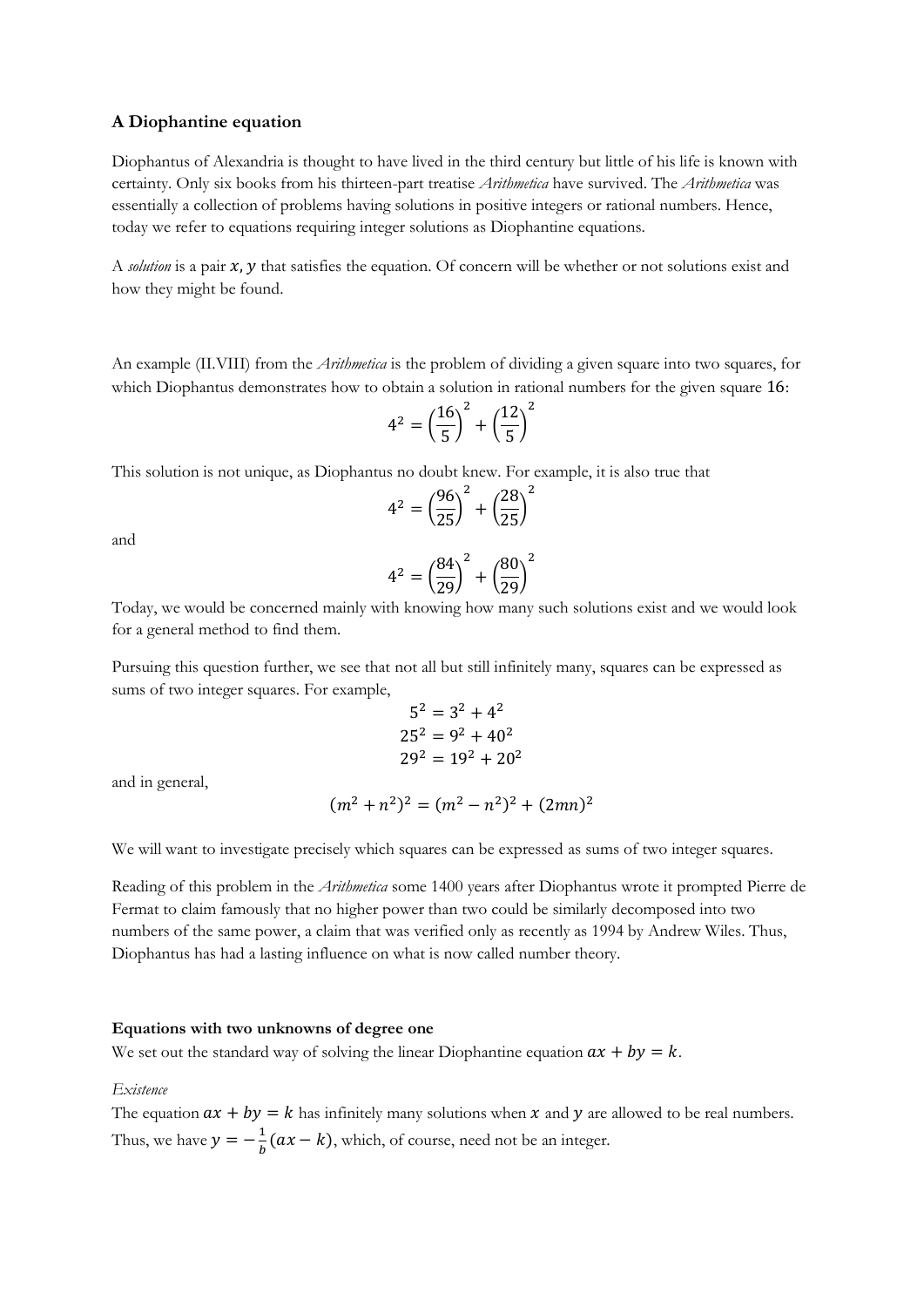Given  $ax + by = k$ , suppose  $a$  and  $b$  have a common factor  $m$  so that  $a = ma'$  and  $b = mb'$ . Then,  $m(a'x + b'y) = k$ . The fundamental theorem of arithmetic says that an integer can be factored in essentially one way. Hence it is clear in this case that  $m$  must be a factor of  $k$  because it is a factor of  $m(a'x + b'y).$ 

Since any factor common to  $a$  and  $b$  must divide  $k$ , the *highest* common factor, written  $(a, b)$ , of  $a$  and  $b$ divides k. Therefore, we can be sure that no solution to  $ax + by = k$  exists if  $(a, b)$  does not divide k.

However, even if  $(a, b)$  divides k we still cannot be certain that there is a solution. The ancient Greeks settled this question. They demonstrated a method that always leads to a solution whenever this condition is met. First, the highest common factor  $(a, b)$  has to be expressed in a particular way. We use the Euclidean algorithm.

#### *Euclidean algorithm*

Given two numbers  $a$  and  $b$ , with  $a > b$ , the Euclidean algorithm begins by measuring  $a$  against the quantity  $b$ . That is,

$$
a = q_1 b + r_1
$$

meaning that  $a$  is equal to  $q_1$  lots of  $b$  plus a remainder  $r_1$  which is smaller than  $b$ . We note that any divisor of both  $a$  and  $b$  must also be a divisor of the remainder,  $r_1$ .

Next, b is measured by  $r_1$  so that

$$
b=q_2r_1+r_2
$$

with  $r_2$  less than  $r_1$ . Any divisor of  $b$  and  $r_1$  is also a divisor of  $r_2$ .

Next,  $r_1$  is measured by  $r_2$  so that

 $r_1 = q_3 r_2 + r_3$ 

with  $r_3$  less than  $r_2$ . Any divisor of  $r_1$  and  $r_2$  also divides  $r_3$ .

The process continues in this way. Since the remainders are decreasing at each step, a remainder of zero must be reached in a finite number of steps. We have

and finally,

$$
r_{n-1}=q_{n+1}r_n.
$$

 $r_{n-2} = q_n r_{n-1} + r_n$ 

As before, any divisor of  $r_{n-2}$  and  $r_{n-1}$  is also a divisor of  $r_n$  and it follows by working back through the chain of equations that

(1) any divisor of **a** and **b** must be a divisor of  $r_n$ .

On the other hand, from the final equation we see that any divisor of  $r_n$  must divide  $r_{n-1}$ . Then, because of the second last equation, we see that any divisor of  $r_n$  also divides  $r_{n-2}$  and so on. Working back through the list of equations, we find eventually that

(2) any divisor of  $r_n$  divides both  $a$  and  $b$ .

From (1) it follows that the highest common factor of  $a$  and  $b$  divides  $r_n$  and therefore,  $(a, b) \le r_n$ . From (2) we conclude that  $r_n$  is a common factor of  $a$  and  $b$  so that  $r_n \leq (a, b)$ . Therefore,  $r_n = (a, b)$ .

Thus, the Euclidean algorithm always finds the greatest common divisor of two numbers.